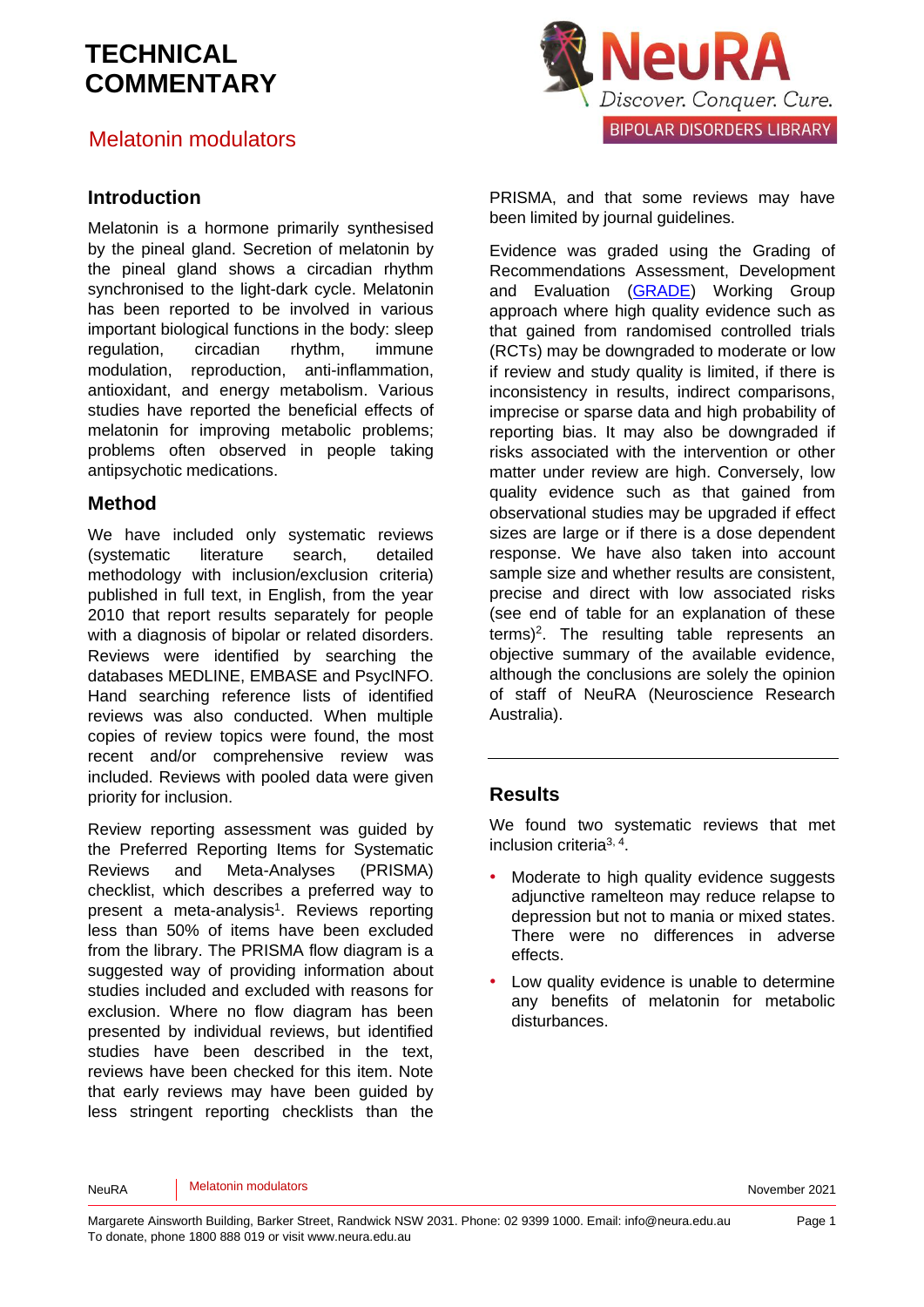## Melatonin modulators



### *Igwe SC, Brigo F*

### **Does melatonin and melatonin agonists improve the metabolic side effects of atypical antipsychotics?: A systematic review and meta-analysis of randomized controlled trials**

**Clinical Psychopharmacology and Neuroscience 2-18; 16: 235-45**

[View review abstract online](https://www.ncbi.nlm.nih.gov/pubmed/30121990)

| Comparison                 | 8-12 weeks of melatonin + antipsychotics vs. placebo +<br>antipsychotics. The sample included people with bipolar<br>disorder or schizophrenia.                  |
|----------------------------|------------------------------------------------------------------------------------------------------------------------------------------------------------------|
| <b>Summary of evidence</b> | Low quality evidence (small samples, inconsistent, appears<br>imprecise, direct) is unable to determine the benefits of<br>melatonin for metabolic disturbances. |

#### **Metabolic disturbances**

*There were no significant differences between groups;*

Body weight: 2 studies, N = 80, MD = -0.56, 95%CI -5.55 to 4.44, *p* > 0.05 Body mass index: 2 studies, N = 80, MD = -0.23, 95%CI -1.90 to 1.43, *p* > 0.05 Waist circumference: 2 studies, N = 80, MD = 0.15, 95%CI -5.44 to 5.73, *p* > 0.05 Hip circumference: 2 studies, N = 80, MD = -0.79, 95%CI -2.86 to 1.28, *p* > 0.05 Total cholesterol: 2 studies, N = 80, MD = -4.23, 95%CI -38.96 to 30.50, *p* > 0.05 LDL cholesterol: 2 studies, N = 80, MD = 5.30, 95%CI -22.18 to 32.78, *p* > 0.05 HDL cholesterol: 2 studies, N = 80, MD = 1.72, 95%CI -1.78 to 5.21, *p* > 0.05 Trigylcerides: 2 studies, N = 80, MD = -30.09, 95%CI -67.92 to 7.73, *p* > 0.05 Fasting glucose: 2 studies, N = 80, MD = 4.70, 95%CI -3.83 to 13.23, *p* > 0.05

| Consistency in results <sup>‡</sup>      | Authors report the results are inconsistent. |
|------------------------------------------|----------------------------------------------|
| <b>Precision in results</b> <sup>§</sup> | Imprecise                                    |
| Directness of results                    | Direct                                       |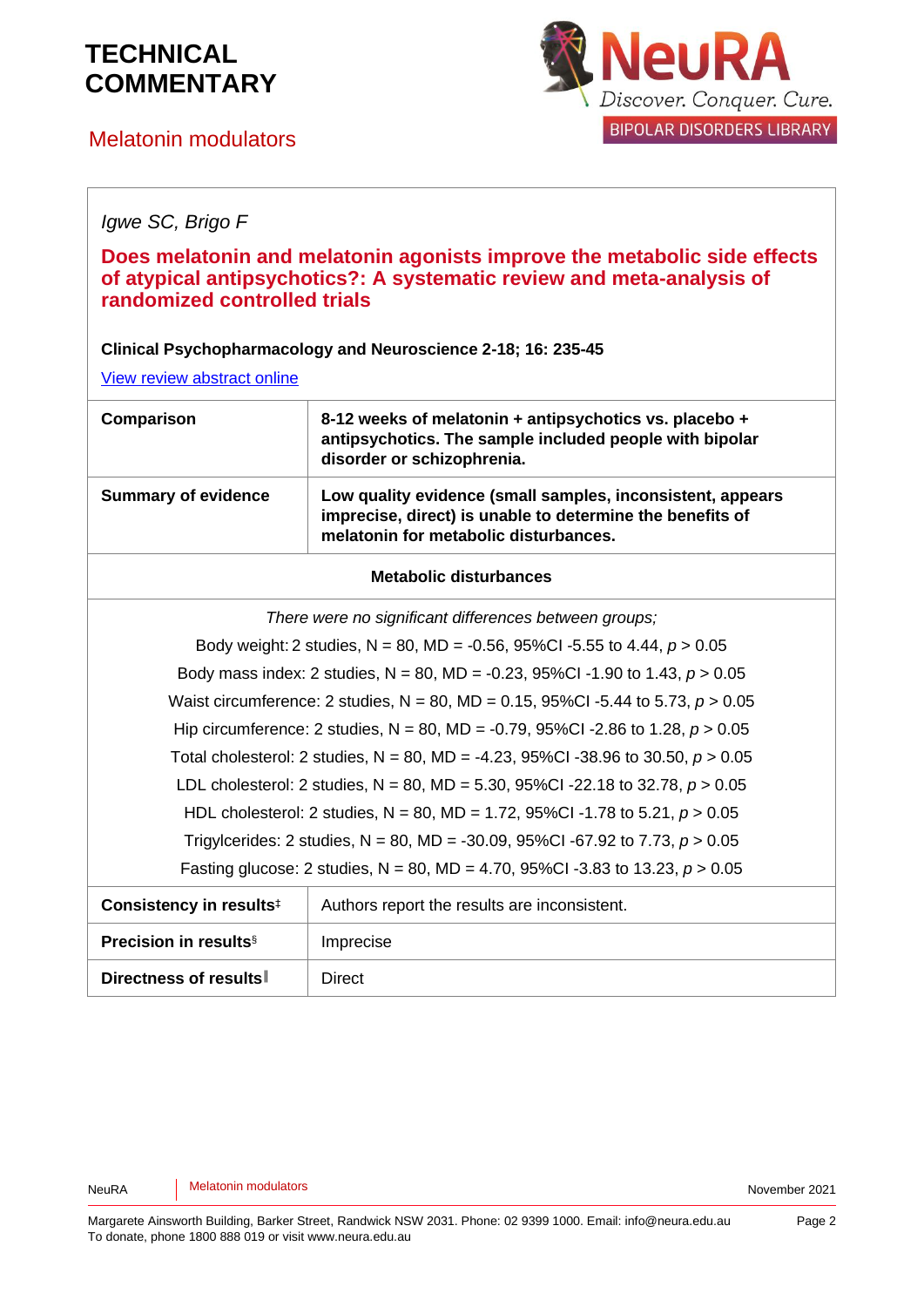# Melatonin modulators



| Kishi T, Nomura I, Sakuma K, Kitajima T, Mishima K, Iwata N<br>Melatonin receptor agonists-ramelteon and melatonin-for bipolar disorder:<br>A systematic review and meta-analysis of double-blind, randomized,<br>placebo-controlled trials<br>Neuropsychiatric Disease and Treatment 2019; 15: 1479-86<br>View review abstract online |                                                                                                                                                                                                                                       |  |
|----------------------------------------------------------------------------------------------------------------------------------------------------------------------------------------------------------------------------------------------------------------------------------------------------------------------------------------|---------------------------------------------------------------------------------------------------------------------------------------------------------------------------------------------------------------------------------------|--|
| Comparison                                                                                                                                                                                                                                                                                                                             | Adjunctive ramelteon vs. placebo.                                                                                                                                                                                                     |  |
| <b>Summary of evidence</b>                                                                                                                                                                                                                                                                                                             | Moderate to high quality evidence (large samples, consistent,<br>imprecise, direct) suggests adjunctive ramelteon may reduce<br>relapse to depression but not mania or mixed states. There were<br>no differences in adverse effects. |  |
| <b>Relapse</b>                                                                                                                                                                                                                                                                                                                         |                                                                                                                                                                                                                                       |  |
| A small effect shows ramelteon was associated with a lower incidence of relapse to depression;                                                                                                                                                                                                                                         |                                                                                                                                                                                                                                       |  |
| 2 studies, N = 705, RR = 0.67, 95%Cl 0.48 to 0.94, $p = 0.02$ , $l^2 = 0\%$                                                                                                                                                                                                                                                            |                                                                                                                                                                                                                                       |  |
| There were no significant differences in rates of relapse to mania/hypomania or mixed states;                                                                                                                                                                                                                                          |                                                                                                                                                                                                                                       |  |
| Mania/hypomania: 2 studies, N = 705, RR = 1.05, 95%Cl 0.43 to 2.59, $p = 0.91$ , $l^2 = 0\%$                                                                                                                                                                                                                                           |                                                                                                                                                                                                                                       |  |
| Mixed states: 2 studies, N = 705, RR = 0.95, 95%Cl 0.34 to 2.67, $p = 0.92$ , $l^2 = 5%$                                                                                                                                                                                                                                               |                                                                                                                                                                                                                                       |  |
| <b>Risks</b>                                                                                                                                                                                                                                                                                                                           | There were no significant differences in all-cause discontinuation,<br>headaches, insomnia, somnolence, anxiety, or dizziness.                                                                                                        |  |
| Consistency in results <sup>#</sup>                                                                                                                                                                                                                                                                                                    | Consistent                                                                                                                                                                                                                            |  |
| <b>Precision in results</b> <sup>§</sup>                                                                                                                                                                                                                                                                                               | Imprecise                                                                                                                                                                                                                             |  |
| Directness of results                                                                                                                                                                                                                                                                                                                  | Direct                                                                                                                                                                                                                                |  |

## Explanation of acronyms

 $CI =$  confidence interval,  $I^2 =$  the percentage of the variability in effect estimates that is due to heterogeneity rather than sampling error (chance),  $MD =$  mean difference,  $N =$  number of participants,  $p =$  statistical probability of obtaining that result ( $p < 0.05$  generally regarded as significant),  $RR =$  risk ratio,  $vs. =$  versus

NeuRA Melatonin modulators November 2021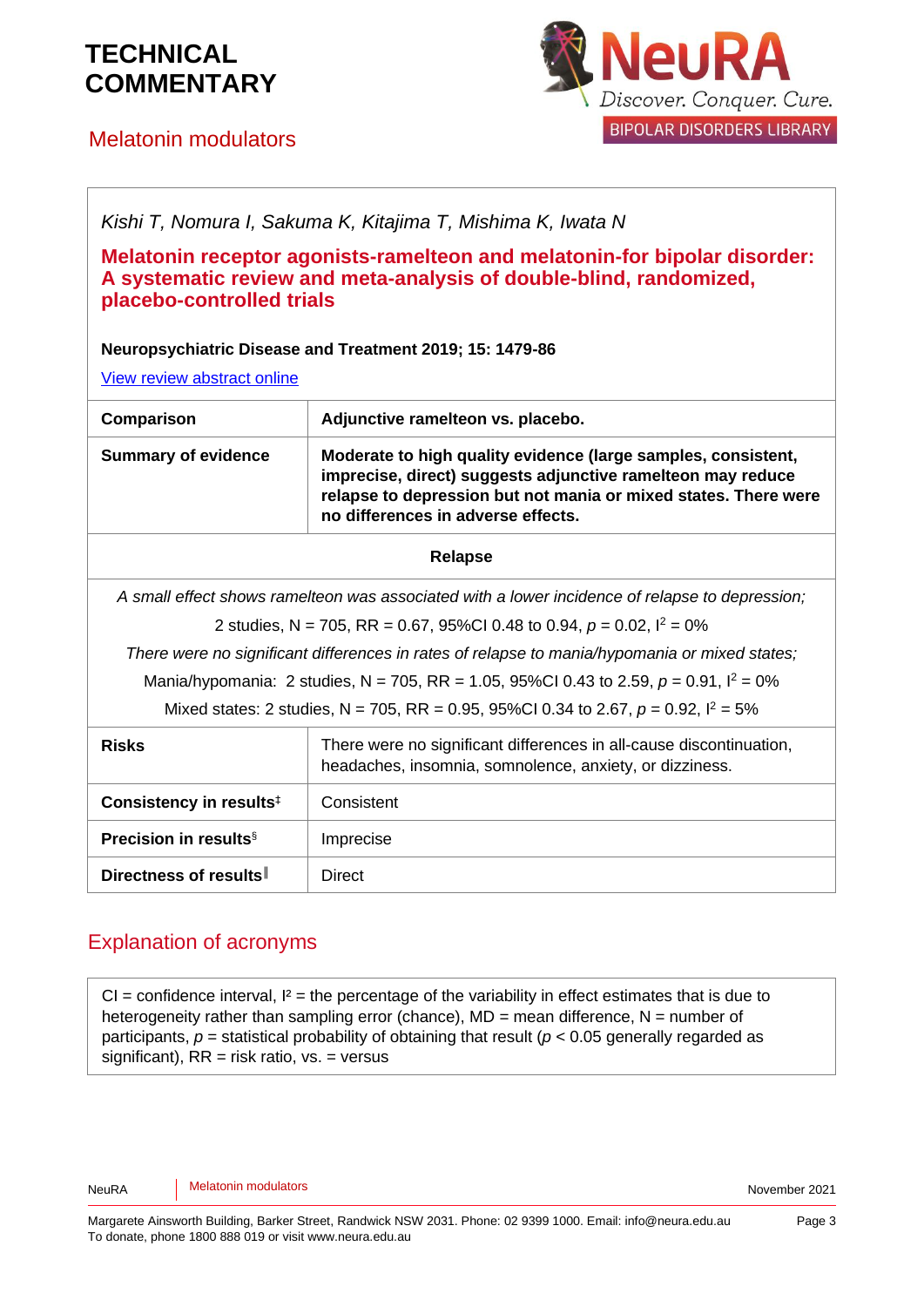## Melatonin modulators



## Explanation of technical terms

Bias has the potential to affect reviews of both RCT and observational studies. Forms of bias include; reporting bias – selective reporting of results; publication bias - trials that are not formally published tend to show less effect than published trials, further if there are statistically significant differences between groups in a trial, these trial results tend to get published before those of trials without significant differences: language bias – only including English language reports; funding bias - source of funding for the primary research with selective reporting of results within primary studies; outcome variable selection bias; database bias including reports from some databases and not others; citation bias - preferential citation of authors. Trials can also be subject to bias when evaluators are not blind to treatment condition and selection bias of participants if trial samples are sma[ll](#page-5-4)<sup>5</sup>.

† Different effect measures are reported by different reviews.

Prevalence refers to how many existing cases there are at a particular point in time. Incidence refers to how many new cases there are per population in a specified time period. Incidence is usually reported as the number of new cases per 100,000 people per year. Alternatively some studies present the number of new cases that have accumulated over several years against a person-years denominator. This denominator is the sum of individual units of time that the persons in the population are at risk of becoming a case. It takes into account the size of the underlying population sample and its age structure over the duration of observation.

Reliability and validity refers to how accurate the instrument is. Sensitivity is the proportion of actual positives that are correctly identified (100% sensitivity = correct identification of all actual positives) and specificity is the proportion of negatives that are correctly identified  $(100\%$  specificity = not identifying anyone as positive if they are truly not).

Weighted mean difference scores refer to mean differences between treatment and comparison groups after treatment (or occasionally pre to post treatment) and in a randomised trial there is an assumption that both groups are comparable on this measure prior to treatment. Standardised mean differences are divided by the pooled standard deviation (or the standard deviation of one group when groups are homogenous) which allows results from different scales to be combined and compared. Each study's mean difference is then given a weighting depending on the size of the sample and the variability in the data. Less than 0.4 represents a small effect, around 0.5 a medium effect, and over 0.8 represents a large effect<sup>[5](#page-5-4)</sup>.

Odds ratio (OR) or relative risk (RR) refers to the probability of a reduction  $(< 1)$  or an increase (> 1) in a particular outcome in a treatment group, or a group exposed to a risk factor, relative to the comparison group. For example, a RR of 0.75 translates to a reduction in risk of an outcome of 25% relative to those not receiving the treatment or not exposed to the risk factor. Conversely, a RR of 1.25 translates to an increased risk of 25% relative to those not receiving treatment or not having been exposed to a risk factor. A RR or OR of 1.00 means there is no difference between groups. A medium effect is considered if  $RR > 2$  or  $< 0.5$  and a large effect if  $RR > 5$  or  $< 0.2<sup>6</sup>$  $< 0.2<sup>6</sup>$  $< 0.2<sup>6</sup>$ . InOR stands for logarithmic OR where a lnOR of 0 shows no difference between groups. Hazard ratios measure the effect of an explanatory variable on the hazard or risk of an event.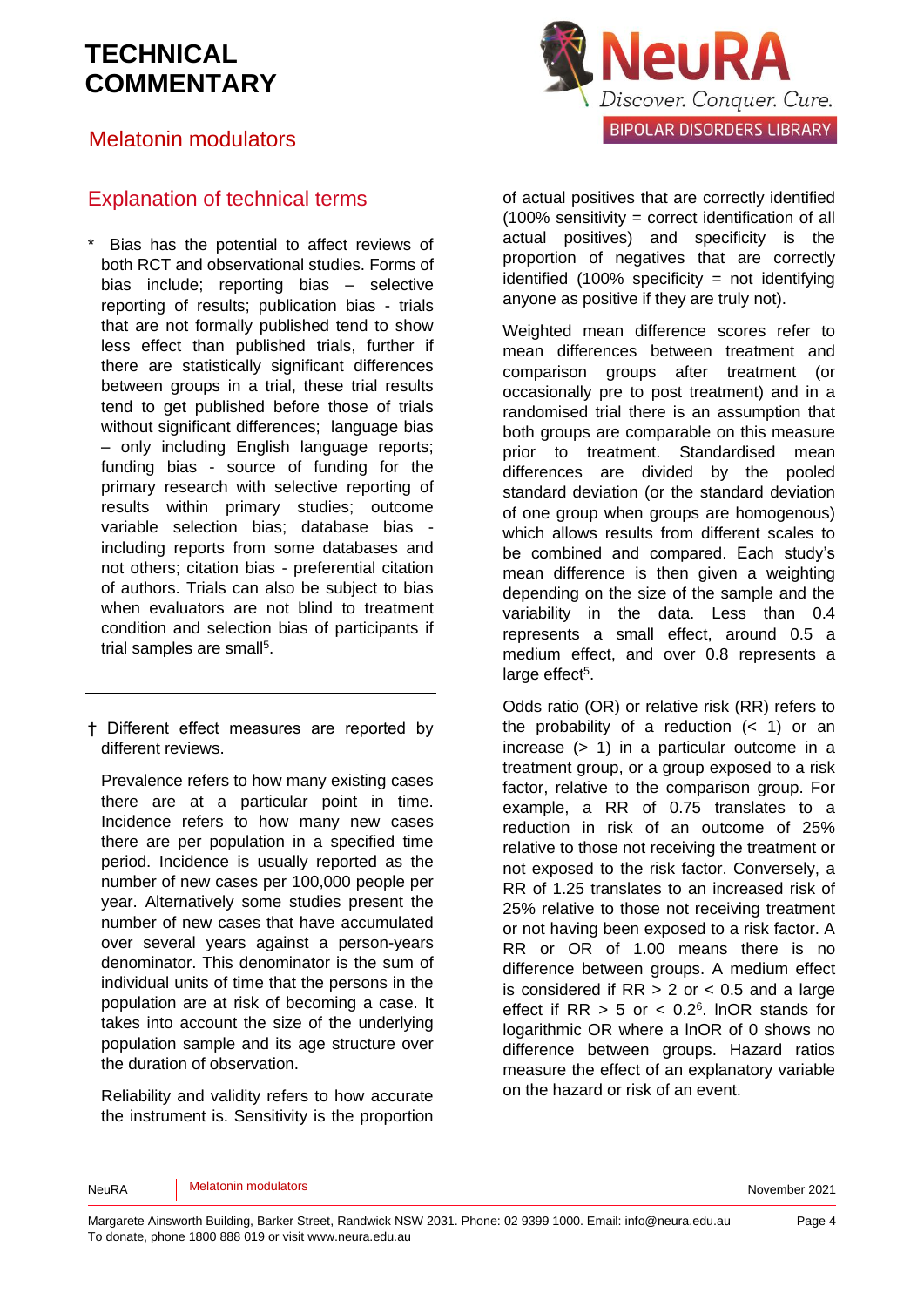### Melatonin modulators

Correlation coefficients (eg, r) indicate the strength of association or relationship between variables. They can provide an indirect indication of prediction, but do not confirm causality due to possible and often unforseen confounding variables. An r of 0.10 represents a weak association, 0.25 a medium association and 0.40 and over represents a strong association. Unstandardised (*b*) regression coefficients indicate the average change in the dependent variable associated with a 1 unit change in the independent variable, statistically controlling for the other independent variables. Standardised regression coefficients represent the change being in units of standard deviations to allow comparison across different scales.

‡ Inconsistency refers to differing estimates of effect across studies (i.e. heterogeneity or variability in results) that is not explained by subgroup analyses and therefore reduces confidence in the effect estimate. I² is the percentage of the variability in effect estimates that is due to heterogeneity rather than sampling error (chance) - 0% to 40%: heterogeneity might not be important, 30% to 60%: may represent moderate heterogeneity, 50% to 90%: may represent considerable heterogeneity and over this is considerable heterogeneity. I² can be calculated from Q (chi-square) for the test of heterogeneity with the following formul[a](#page-5-4)<sup>5</sup>;

$$
l^2=\left(\frac{Q-df}{Q}\right)\times 100\%
$$

§ Imprecision refers to wide confidence intervals indicating a lack of confidence in the effect estimate. Based on GRADE recommendations, a result for continuous data (standardised mean differences, not



weighted mean differences) is considered imprecise if the upper or lower confidence limit crosses an effect size of 0.5 in either direction, and for binary and correlation data, an effect size of 0.25. GRADE also recommends downgrading the evidence when sample size is smaller than 300 (for binary data) and 400 (for continuous data), although for some topics, these criteria should be relaxe[d](#page-5-6)<sup>7</sup>.

║ Indirectness of comparison occurs when a comparison of intervention A versus B is not available but A was compared with C and B was compared with C, which allows indirect comparisons of the magnitude of effect of A versus B. Indirectness of population, comparator and/or outcome can also occur when the available evidence regarding a particular population, intervention, comparator, or outcome is not available and is therefore inferred from available evidence. These inferred treatment effect sizes are of lower quality than those gained from head-tohead comparisons of A and B.

NeuRA Melatonin modulators November 2021